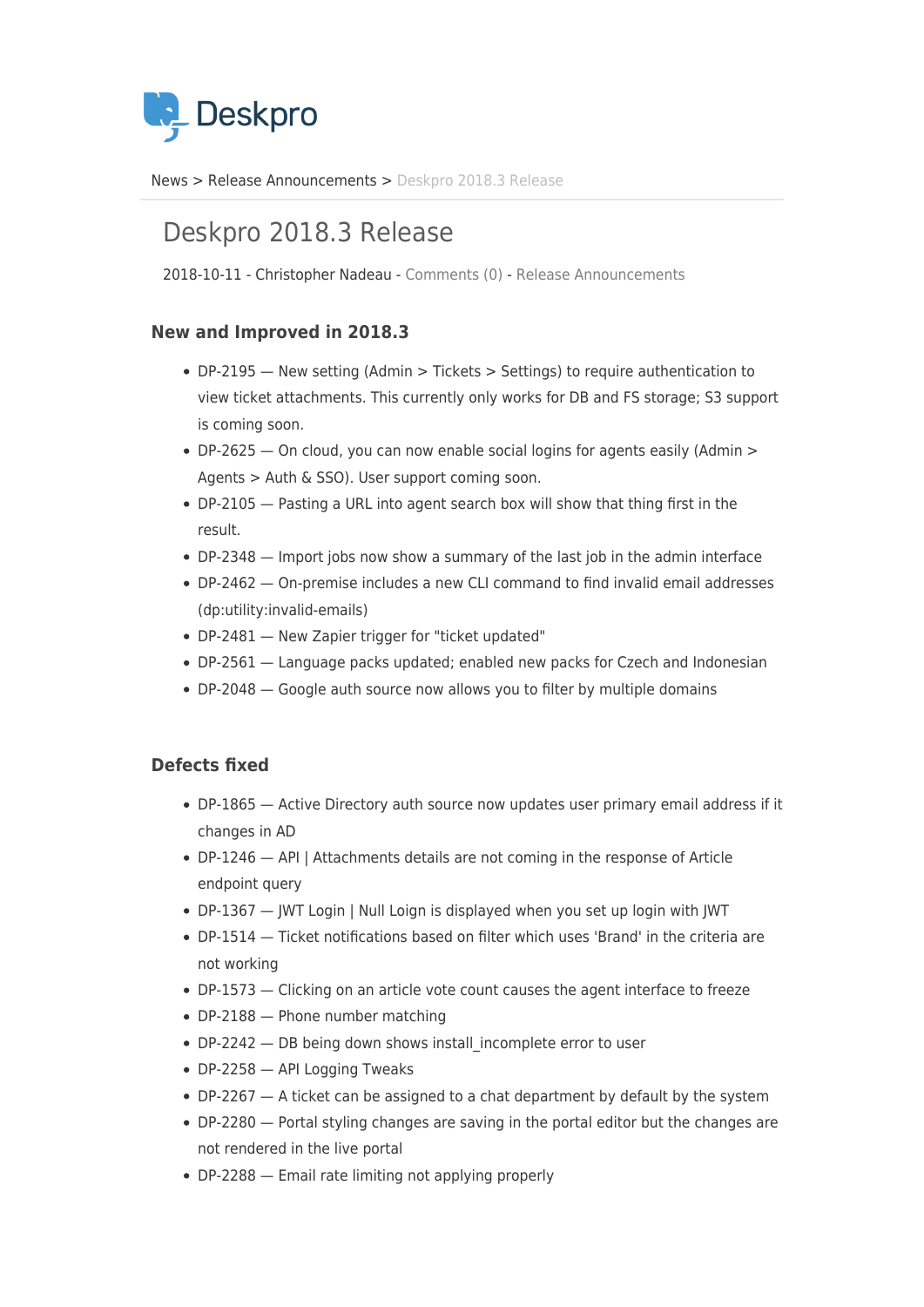- DP-2316 email@example.com should be a phrase
- DP-2323 Recent Activity list -- appending instead of prepending
- DP-2335 Prevent html entities from being converted in Snippets
- DP-2347 Reset Helpdesk Brand Issues
- DP-2349 Importer shouldn't modify permissions of existing users/agents
- DP-2351 Blob could potentially have empty filename if user filename contains invalid chars
- DP-2355 Knowledge base articles titles are not translated in various places
- DP-2379 Deleted agents appear as normal profiles on agent side
- DP-2380 Phone numbers are not added to ElasticSearch in real time.
- DP-2382 Schema tool should detect MyISAM tables
- DP-2400 Enable admin lang translations
- DP-2401 Cannot set default team from agent preferences
- DP-2409 Removing attachment from a field not working
- DP-2441 Disabled agent causing request flood somehow
- DP-2443 Exception when visiting ticket as a user
- DP-2444 Add image button to guides
- DP-2453 Lightbox issues
- DP-2463 Add some more info to server report file
- DP-2464 Cannot add note if last attachment was added by a drag and drop from the ticket
- DP-2465 Handle empty last date activity in user chat round robin
- DP-2470 Call to a member function getId() on null
- DP-2471 Undefined property:

DeskPRO/Bundle/ReportBundle/Dpql2/Statement/Part/FunctionCall::\$rhs

- DP-2488 V2 API: Add date created parameter to POST /api/v2/ticket messages
- DP-2489 API V2: Add date resolved parameter to POST /api/v2/tickets
- DP-2518 "0 Unknown type `topic` error" when deleting topics
- DP-2519 Error when internal exception render widget
- DP-2539 Undefined index: category
- DP-2540 UniqueConstraintViolationException sometimes when submitting ticket from widget
- DP-2549 API issues: Exception: 0 Method `getagentteamids` is undefined
- DP-2554 Error: Function mcrypt create iv() is deprecated
- DP-2555 Fix icons in Admin / Apps
- DP-2562 Cannot use object of type SplitResult as array
- DP-2566 Ticket attachments blobs stay in temp status
- DP-2570 Server error during QuickSearch
- DP-2573 Cannot fully deselect checkbox choices when saving
- DP-2592 Chat filter queries being run against main db
- DP-2597 A network error while downloading remote images in emails can result in